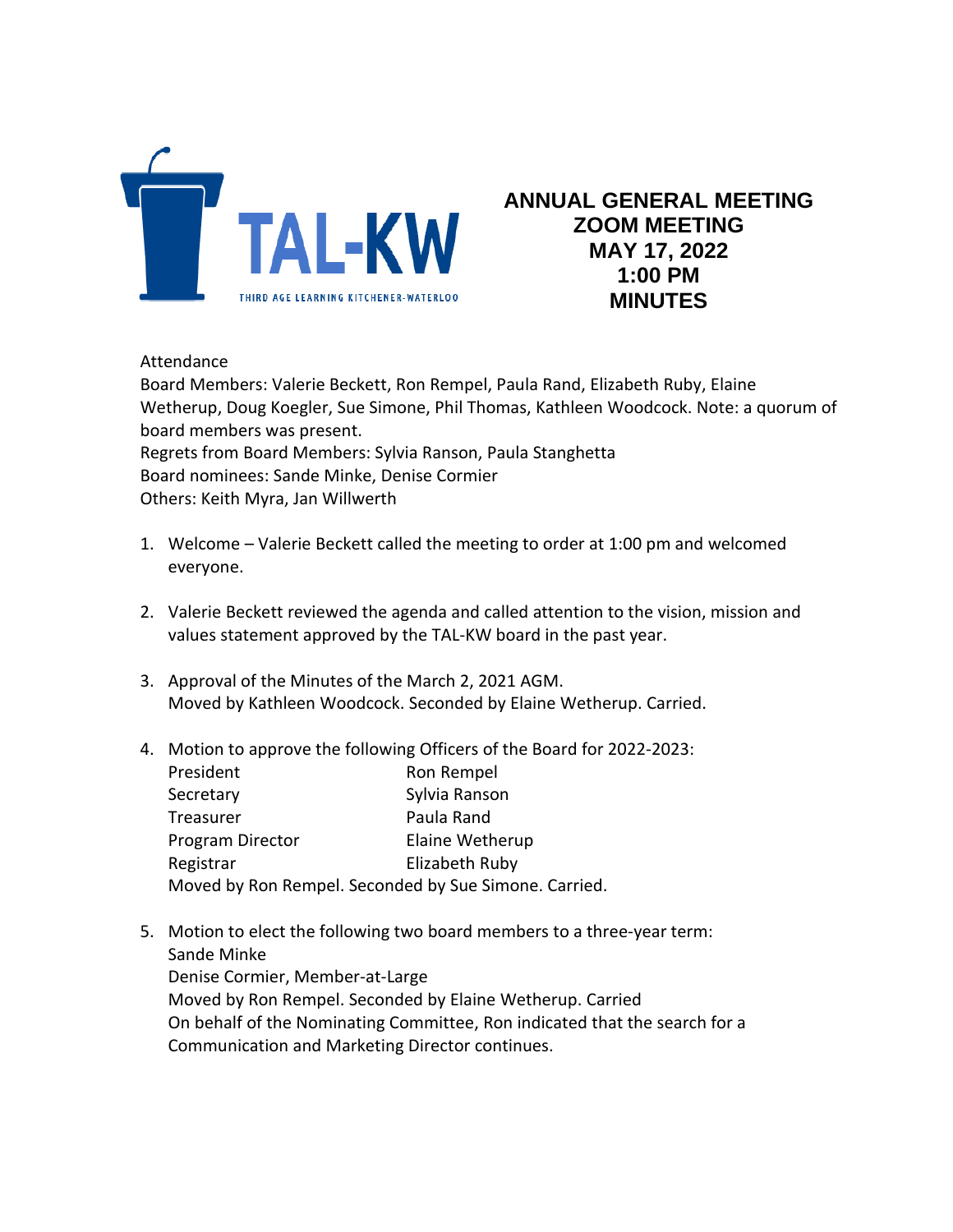- 6. Motion to confirm seven board members for an additional year: Valerie Beckett, Sylvia Ranson, Phil Thomas, Elizabeth Ruby, Doug Koegler, Elaine Wetherup, Ron Rempel Moved by Kathleen Woodcock. Seconded by Elizabeth Ruby. Carried.
- 7. Motion to engage in a Financial Review for the 2022-2023 fiscal year. Moved by Ron Rempel. Seconded by Doug Koegler. Carried.
- 8. Motion to waive the requirement that TAL-KW, as a non-soliciting federal corporation, appoint a public accountant for the upcoming year by members at an AGM and that the directors be authorized to appoint the public accountant on behalf of the members following the AGM.

Moved by Doug Koegler. Seconded by Elizabeth Ruby. Carried unanimously with two absent members voting by email.

- 9. Board reports
	- a. President. Valerie Beckett highlighted a number of major initiatives some of them prompted by the pandemic – undertaken by the Board and by various Board committees in the past year. She thanked Keith Myra, a past Board member, for his work in the Incorporation Committee. As incoming president, Ron Rempel thanked Valerie for her leadership of the past three years and welcomed her continuing board involvement as past president in the next several years. Motion to accept report by Phil Thomas. Seconded by Elaine Wetherup. Carried.
	- b. Registrar. Elizabeth Ruby highlighted some changes and milestones of the past year, and some challenges in implementing a hybrid model at some point in the coming year. She also highlighted the marketing opportunity in reaching out to the 649 households who bought tickets in 2019 or 2020 before the pandemic and who have not participated in the virtual lecture format.

Motion to accept report by Kathleen Woodcock. Seconded by Doug Koegler. Carried.

- c. Program. Elaine Wetherup reviewed highlights of the past year and expressed appreciation for Program Committee collegiality. Motion to accept report by Doug Koegler. Seconded by Elizabeth Ruby. Carried.
- d. Finance. Paula Rand indicated that financially TAL-KW is in good shape with income exceeding expenses this past year. She thanked budget committee members who helped create the first budget for TAL-KW. Elaine Wetherup commended Paula for her patience with the bank in the drawn-out transition from the former treasurer. Ron Rempel indicated that our lawyer suggested we check with an accountant about the amount of reserve appropriate for a non-profit corporation. Motion to accept report by Ron Rempel. Seconded by Doug Koegler. Carried.
- e. Technical. Phil Thomas indicated that the Zoom Webinar platform had worked well in the past year, with only minor issues for the audience. He thanked Valerie Beckett for serving as tech host during the spring series. He also mentioned that he is now handling web content management with our web designer doing more substantial upgrades.

Motion to accept report by Doug Koegler. Seconded by Elaine Wetherup. Carried.